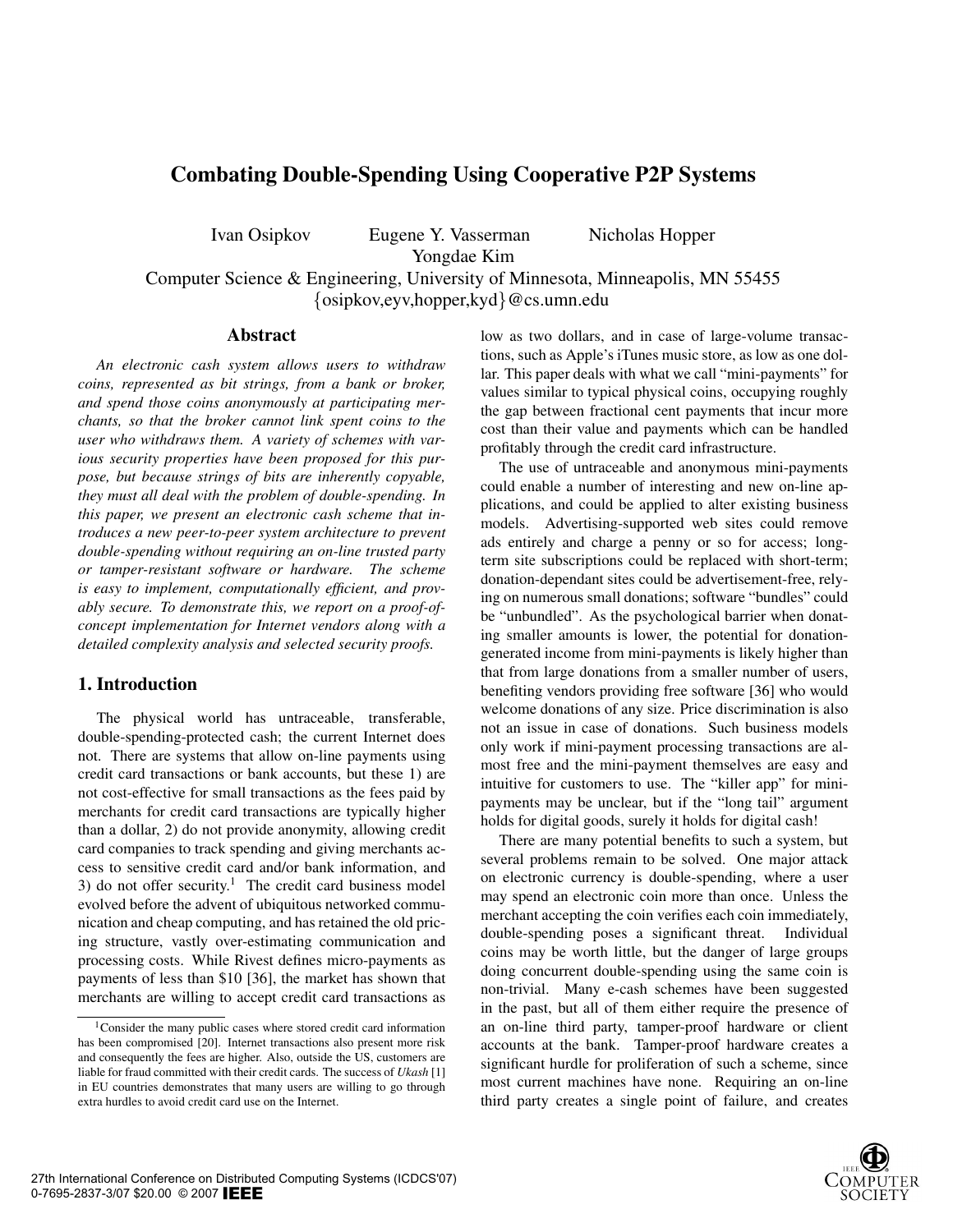administrative and equipment expenses (especially during peak hours). Moreover, it is not always clear which entity should be endowed with such a role.

Foregoing on-line detection, however, introduces delay in double-spending detection (until the coins are deposited) and therefore requires clients to leave security deposits or credit cards at the bank. Leaving credit card information is a deterrent to proliferation, which grows stronger every day due to constantly publicized attacks on private information and compromise of home computers. E-cash without online double spending detection exacerbates these problems: even if the credit card information is secure against attackers, the security of the coins themselves can create significant problems. This is because if the coin itself is stolen by an attacker, it can be used freely to double-spend; in the end, the victim will have to cover the damage.

If we demand double-spending to be non-prosecutable, a natural requirement is to make e-cash completely anonymous and untraceable: this would shield clients against liability for fraud committed with the coins and also allow easy transfer of coins to others. *However, in this case, real-time double-spending detection becomes a critical requirement*. 2 Overview of the paper. The primary contribution of this paper is development of a lightweight, provably secure distributed anonymous e-cash protocol that does not require a trusted on-line third party, tamper-proof hardware or security deposits, and provides real-time double-spending detection. This protocol is presented in Sections 4 and 5. We demonstrate the efficacy of this protocol in several ways: 1) derivation of security requirements in Section 3 and security proof in Section 6, 2) Analysis of the computational and communication complexity in Section 7, 3) a prototype implementation and experimental results in Section 7.

Our system is a "bearer" system, where the client holds a bit-string representing the coin. The coin is not bound to anyone except the broker who exchanges it for realworld cash. Due to our real-time double-spending detection scheme, we do not require tamper-proof hardware. This system design is a three-party model, with the broker as a dedicated (but not necessarily on-line) server, the merchant as a drop-in module for an existing web server, and the client as a browser plug-in. The client purchases coins from the broker using a dedicated web interface and the browser plug-in stores the coins in a file, where each coin is assigned non-malleably to a *witness*(es) selected randomly from all merchants participating in the mini-payment network. A web server taking mini-payments signals the service availability to the client, who then displays the payment user interface (the mode of display depends whether the payment

is optional or required to view content). To submit a minipayment, the client contacts the merchant and transmits a coin. The merchant, in turn, submits the coin for signature by the coin's designated witness(es). If the witness(es) have seen the coin before, they can prove this to the merchant by extracting some secret information from two instances of the coin and the merchant would then reject the payment, thus providing immediate double-spending detection. If not, the witness(es) sign the coin and return it to the merchant, who then accepts the payment. Signed coins can be cashed at the broker at any time. Note that the coin contains a secret value that is not revealed to protect the coin from third-party theft. Instead, an efficient non-interactive proof of knowledge of that value is provided.

### 2. Related Work

E-cash should not be confused with *micro-payments*, which deal with payments as low as a fraction of a cent [25, 38, 33, 32, 31, 24, 23, 18, 22, 21, 4] and require optimization for performance. Thus, the more promising schemes use a probabilistic approach [25, 23] when deciding whether to charge a client: the resulting inaccuracy, though, may not be forgivable in case of larger and less frequent payments. Ecash is also different from electronic cheques, which work just like like normal cheques – they are not anonymous and require overhead similar to credit card processing.

The idea of untraceable electronic cash was first introduced by Chaum [11], who used blind signatures to ensure that the e-cash cannot be traced back to the client. This initial proposal required an on-line broker to clear coins before merchants would provide their services, to protect against double-spending. The first off-line untraceable electronic cash was proposed by Chaum *et. al.* [12]; in this scheme, each coin contains a hidden reference to the coin owner: if the coin is spent once it is untraceable, while spending a coin twice allows the broker to extract the identity hidden inside the coin. The scheme in [12] requires clients to set up accounts at the broker and leave a security deposit or credit card. The scheme also uses an inefficient cut-and-choose technique to verify correctness of the blind information. The first efficient untraceable off-line e-cash scheme was suggested by Brands [7], and further improved by Chan *et. al.* [9, 10]. Brands' scheme also incorporated the idea of "wallets with observers" [13], in which a tamperproof device used by the client offered a first-line real-time defense against double-spending. Several properties have been explored in successive works, including "divisibility" of coins [28, 27, 30, 15], compactness [8], tracing of coins spent illegitimately [17, 39], and coin transferability [14].

E-Cash can be used not only in traditional customermerchant systems but also in P2P systems. *PPay* [40] uses e-cash as a payment system for P2P systems, leveraging the fact that peers are clients and merchants at the same



<sup>&</sup>lt;sup>2</sup>Incidentally, absence of real-time double-spending detection can also create room for attacks using stolen credit cards: an attacker can buy a few coins using the stolen credit card (to stay under the radar) and then freely double-spend these coins; the credit card companies (or card owner) will have to cover the losses.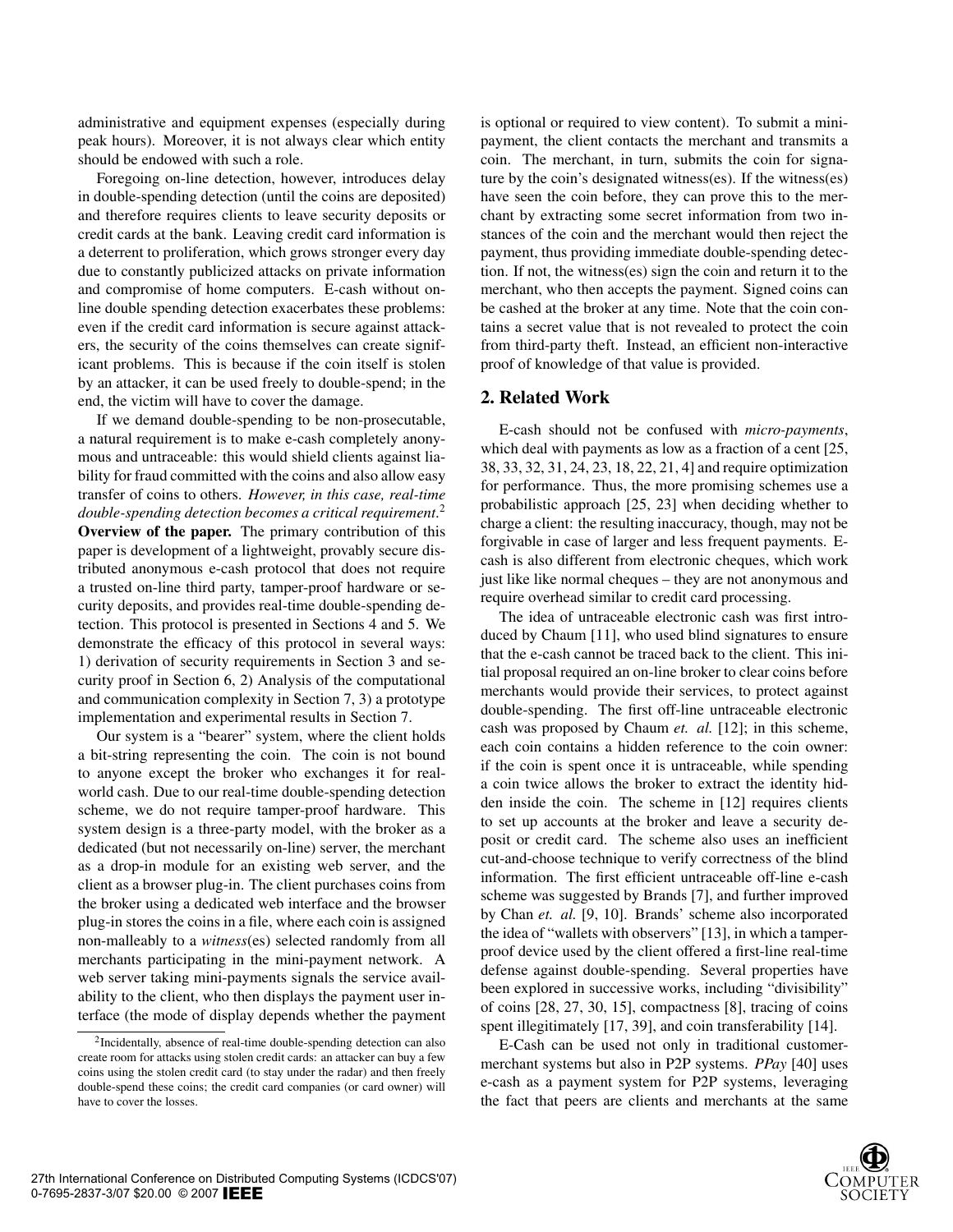time: thus, clients can pay with the (transferable) coins that they obtain from selling their own goods, minimizing the number of interactions with the bank/broker. The *WhoPay* scheme [37] extends the idea of *PPay* and ensures that coins are anonymous as well as distributing broker load to the peers themselves. In addition, the paper suggests a mechanism for *real-time double-spending detection* by which the P2P system is used as a distributed database for spent coins and queried using a DHT routing layer such as Chord [34]. Hoepman [19] discusses the same idea in more depth and evaluates different scenarios for the location of stored, spent coins. However, neither approach can provide hard guarantees against double-spending, especially when some fraction of P2P nodes are compromised: the distributed database cannot be fully trusted unless secure routing and honesty of peers are guaranteed and can only support probabilistic guarantees. A similar approach, which we call the *witness approach*, was successfully applied to fairness enforcement in P2P file-archiving systems [29]. The witness approach provides probabilistic guarantees as well but also ensures security against targeted attacks since witnesses change dynamically and at random times. In this paper, we adapt the witness approach [29] to ensure realtime double-spending prevention: however, Section 4 outlines several *non-trivial changes applied to ensure that the system provides hard, rather than probabilistic, guarantees.*

### 3. Basic Requirements and Observations

A generic e-cash system consists of 1) the *bank* that clears credit/debit card or bank payments but may not know anything about e-cash; 2) *brokers* which interact with the bank and are involved in the printing and redemption of coins; 3) *on-line merchants* who accept e-cash coins as payment for services and cash them using the broker; and 4) *clients* who obtain e-cash from the broker (or through other means) and then use it to buy services from merchants. A mini-payment scheme suitable for widespread adoption should satisfy the following requirements:

Decentralized environment. As in *off-line e-cash systems* [12], there should be no centralized on-line trusted party required to participate in transactions. In particular, it should be possible to spend coins and prevent doublespending even if the broker and bank are off-line.

No Tamper-proof devices. As tamper-proof devices in general hamper proliferation of e-cash schemes, the system should not require them.

Untraceability. The bare system design, unlike related work, should allow for full untraceability of purchased coins. In particular, double-spending should not leak any information about the coin owner.

Client Security Deposits. As the bare system should provide untraceability, there is no need for client security deposits at the bank and/or broker. Thus, unlike other offline schemes, the client should not bear any responsibility with respect to purchased coins (except insofar as they have value to the client). In particular, a client may choose to buy coins using an on-line gift card without revealing identity.

Generic Security. The system should be secure against coin forgery/re-use/linkability and other generic e-cash attacks as discussed in Section 6. These security notions are generic to e-cash as defined by Chaum [12, 35].

Usability and Extendibility. The system should allow for *incorporation* of escrow mechanisms that allow tracing the coin owner. The system should be flexible enough to accommodate known off-line double-spending detection mechanisms.

If a client is untraceable, then there is a danger of doublespending. Thus *these requirements dictate that the system should also provide real-time double-spending detection*, or in other words *double-spending prevention*.

Since we will be leveraging the distributed nature of the merchant network, the following basic observations are in order. *First*, merchants are long-term members of the network, are legitimate, and can therefore set up accounts with the broker, leaving security deposits if necessary. *Second*, merchants are on-line most of the time and are generally well-maintained. The implication is that even if the merchant network is attacked, it will go back on-line within a few days. These assumptions are safe because on-line merchants can only make money if they remain on-line, and thus it is in their best interest to do so. *Third*, the merchants themselves can form a network to combat double-spending. We use these observations to construct the desired e-cash system, starting first with the high-level description below.

## 4. High-Level Description

Figure 1 provides an overview of the functionalities involved in the proposed e-cash system. To use the proposed system, merchants need to set up an account with the broker B, by supplying their certified public key, credentials and bank accounts where e-cash should be deposited. Moreover, each merchant  $M$  leaves a security deposit in the form of cash or a credit card. This registration allows  $M$  to redeem coins obtained from clients, and it allows  $\beta$  to charge  $\mathcal M$ for its misbehavior.

To obtain e-cash, clients have to contact  $\beta$  and buy coins using a credit card or bank account. To make the purchased coins untraceable, we employ cryptographic techniques to blind the *private* information of the coin before it is signed by B while the *public* information (such as expiration dates) stays unblinded. As a result,  $\beta$  will have no information about the coin itself, except the public information.

When a client goes to a merchant  $M$  and presents a coin,  $M$  needs to determine in real-time if the coin is being double-spent before providing the service: otherwise, either 1)  $M$  may erroneously provide service in exchange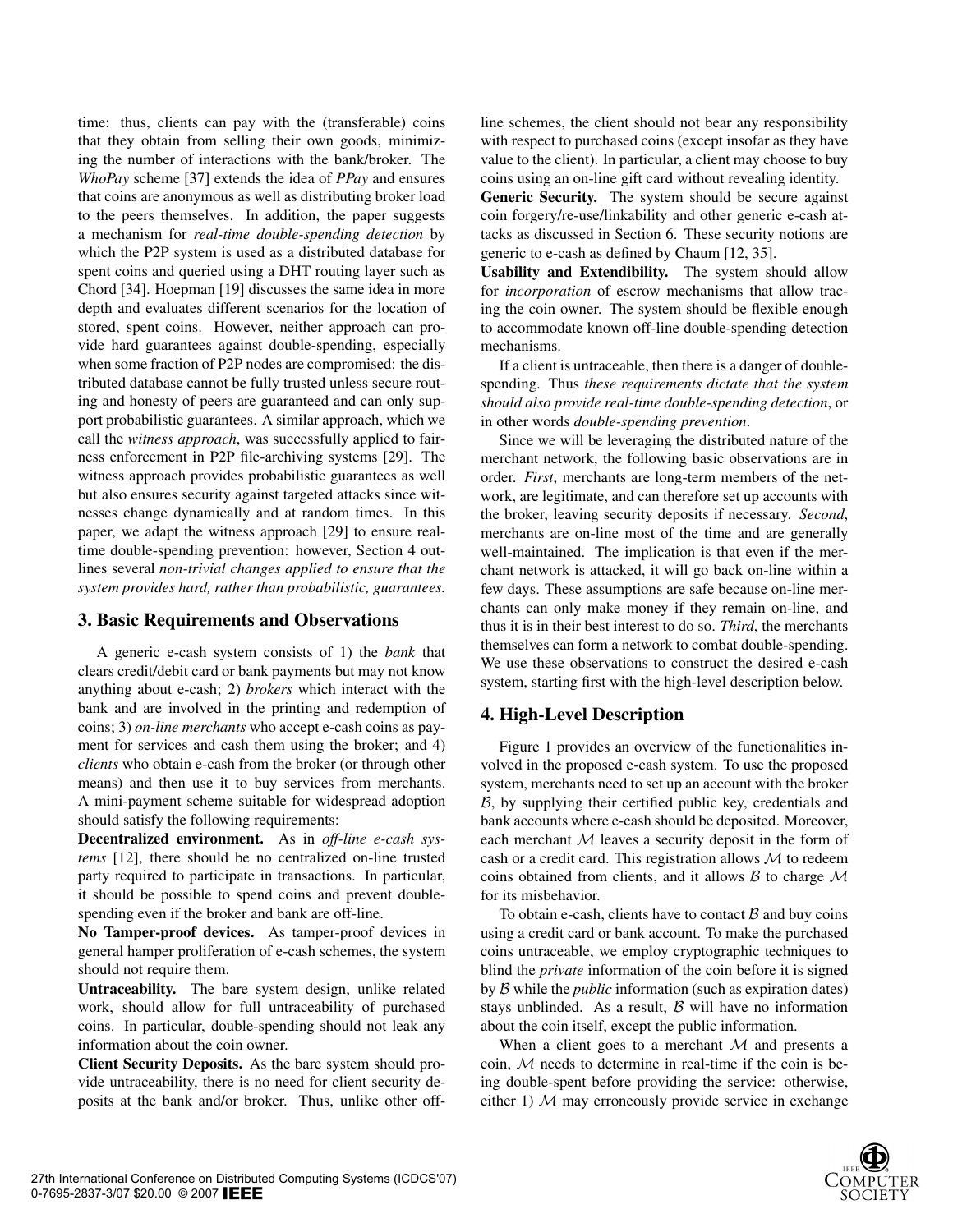

Figure 1. High-level view of the proposed E-cash system.

for an invalid coin (or uncashable during a later deposit), and with no entity that covers losses from fraud, M will not be paid by  $\beta$ , or 2) M will have to delay service delivery, degrading the quality (or speed) of service. We achieve this as follows: during its creation, each coin is assigned in a random fashion to one of the merchants, which will serve as a *witness* for the validity of that coin. *Thus, each merchant can perform some witness service: witnesses for coins are chosen from the merchants*. Say, coin C is assigned to merchant  $\mathcal{M}_C$  who serves as a witness for the coin: whenever another merchant  $M$  obtains the coin  $C$  from the client,  $M$ has to contact  $\mathcal{M}_C$  and obtain a signature on the payment transcript, which testifies that the coin has not been used before. Without a signature from  $\mathcal{M}_C$ , M will not be able to cash the coin. Thus the responsibility for double-spending each coin is shifted to its witness, who has left a security deposit at  $B$ : the main observation here is that merchants are in general always on-line due to the nature of their activity allowing for real-time double-spending check.

 $M$  cashes the coins at  $B$ . When presented with payment transcripts,  $\beta$  verifies that each coin has been signed by the required witness and has not been deposited before.  $\beta$  then makes a deposit into  $\mathcal{M}$ 's account, and saves the payment transcripts until the coins become uncashable, in order to detect misbehaving merchants. If a certain payment transcript is signed twice by some witness,  $\beta$  can punish this witness using the security deposit that was left by  $M$ . In particular, the security deposit should cover the doublespent coins out of which the cheated merchants can be paid.

It may happen that a coin is unusable due to the unavailability of its assigned witness. To decrease probability of such event, one can use, say, three witnesses per coin and require any two of them to sign. However, in the event that this still does not help and the coins are unspendable, we assign to each coin  $C$  two expiration dates, a "soft" expiration date after which it becomes unspendable, but can still be exchanged for a new coin, and a hard expiration date, after which it becomes completely void. This exchange can be done when buying new coins, by submitting coins past their first expiration date as well. This approach allows clients to renew unused coins and to recover from faulty witnesses.

Witness Motivation and Assignment. Why would a merchant agree to serve as a witness, signing payment transcripts? To see how we can motivate merchants to serve as witnesses, we *first* notice that preventing double-spending helps the community as a whole, since merchants are not left with unpaid transactions due to credit fraud and need not expend extra effort to secure a credit card database: thus we assume that merchants are for the most part cooperative and would in general be willing to do a little extra work to contribute to the health of the community. *Second*, when some merchants still do not see value in doing witness service, the broker can provide incentives to merchants for signing coins, e.g. give discounts on cashing the coins, where the credit given depends on the amount of witness service (e.g. coins signed) the merchant has performed. The merchants that do not sign will pay more fees for cashing coins, while the hardworking witnesses will get sufficient credit to motivate them to continue serving in witness capacity. The exact policy enforced by the broker, though, is beyond the scope of this paper.

Note that in the proposed scheme each coin has a statically assigned witness. The reason why we do not allow witnesses for a coin to change is because, otherwise, a secure witness hand-off would be required when witnesses change. Efficient, secure witness hand-off would have to involve a trusted third party which we wanted to avoid in the design. However, now that the witness assignment is static, we need to figure out how it can be done so that: 1) to maintain untraceability,  $\beta$  issuing the coin does not know which merchant was assigned to be the witness for this coin, but still 2)  $\beta$  ensures that the hardworking witness merchants are assigned more coins than others. That is, the client should not be able to skew witness assignment towards (or away from) specific merchants, while  $\beta$  should not be able to link the coin to specific witness merchants.

Given a secure e-cash protocol with public information, the following scheme provably achieves these aims. Let  $h: \{0,1\}^* \rightarrow \{0,1\}^k$  be a cryptographic hash function modelled as a random oracle. Let  $W$  be the current merchants in the network that are participating as witnesses. Based on merchant performance, each merchant  $M \in W$ is assigned a "witness range",  $R_{\mathcal{M}} = [r_{\mathcal{M},1}, r_{\mathcal{M},2}) \subset$  $[0, 2^k)$ , such that  $R_{\mathcal{M}_1} \bigcap R_{\mathcal{M}_2} = \emptyset$ ,  $\forall \mathcal{M}_1 \neq \mathcal{M}_2 \in \mathcal{W}$ , and  $\bigcup_{\mathcal{M}\in\mathcal{W}} R_{\mathcal{M}} = [0, 2^k)$ . The merchants that should be assigned more coins will be assigned larger witness ranges. Let us call the unblinded coin together with bro-

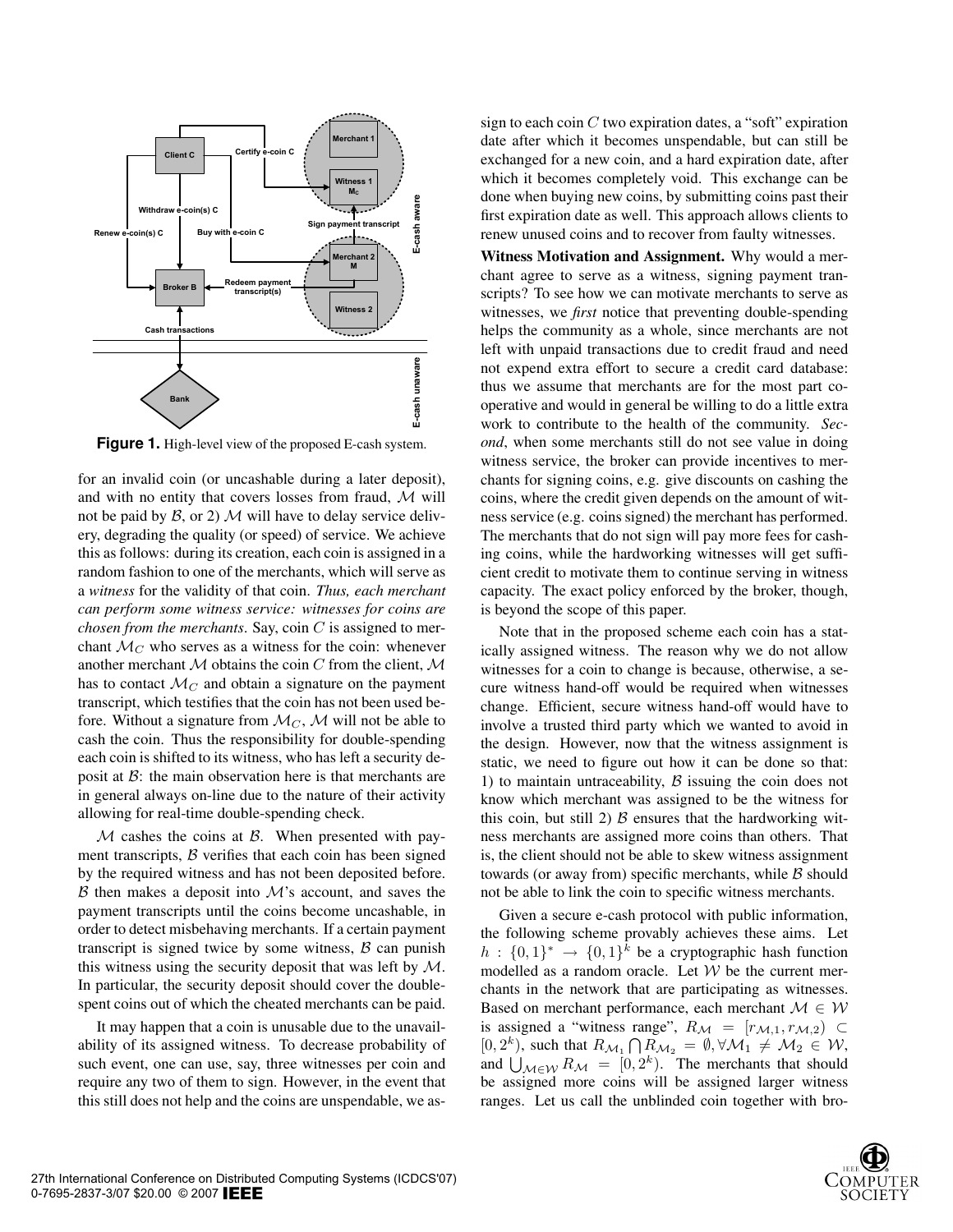ker's signature as bare coin. Given an authentic list of merchants and their witness ranges, the witness for a bare coin could be simply the merchant whose witness range contains  $h$ (bare coin). The full-fledged coin  $C$  then will be the tuple consisting of the bare coin and the signed witness range assignment of the witness merchant  $W$ . Since the bare coin was blinded during the signing,  $\beta$  will not know the  $h$ (bare coin). And since the client cannot forge  $B$ 's signature in bare coin, the client will not be able to predict the hash value either.<sup>3</sup> This results in a coin  $C$  which contains a (non-malleable) witness assignment, where the witness merchant is randomly selected using the probability distribution imposed by the list of the witness ranges.

Assigned witness ranges may change over time, since merchants may join or leave the network or experience changing ability to sign coins. For that purpose, from time to time,  $\beta$  may publish a new version of the witness range assignments. We will discuss the specifics of how one attaches a witness to a coin in the later sections.

### 5. The Protocols

Operations with e-cash involve three protocols: *withdrawal*, in which the client buys coins from B; *payment*, in which the client pays the merchant using these coins; and *deposit*, in which the merchants cash the coins. The interaction between the bank and broker (which can be the same entity) can follow standard financial protocols and is orthogonal to our construction.

Let p and q be two large primes such that  $q|p-1$  and  $g \in \mathbb{Z}_p^*$  be a random generator of order q. In practice (and the implementation)  $p$  will usually be a 1024-bit and  $q$  will be a 160-bit prime. Denote by  $\langle g \rangle$  the subgroup generated by g and let  $g_1$  and  $g_2$  be two random generators of  $\langle g \rangle$ .

We assume that it is hard to compute logarithms in  $\langle q \rangle$ , i.e. given a random generator  $\hat{g}$  of  $\langle g \rangle$  and  $f \in \langle g \rangle$ , it is hard to find  $a \in \mathbb{Z}_q$  such that  $\hat{g}^a = f$ . We also choose and fix some public cryptographic hash functions  $\mathcal{F}: \{0,1\}^* \to$  $\langle g \rangle$  and  $\mathcal{H} : \{0, 1\}^* \to \mathbb{Z}_q$ , which can be easily constructed using standard cryptographic hash functions.

B chooses a secret key  $x \in \mathbb{Z}_q$  and publishes the authenticated key  $y = g^x$ . The pair  $(y, x)$  will be used as a public/private key pair in the *partially blind signature* scheme of Abe and Okamoto [3]:  $\beta$  signs using x and signatures are verified using the public value y.

Withdrawal Protocol. The withdrawal protocol should have the following essential properties:

1. The (bare) coin, including  $B$ 's own signature, should be blinded from  $\beta$ , *i.e.*,  $\beta$  should not be able to obtain any information about the actual coin other than possibly some agreed-upon public information that is attached to the coin (this includes coin unlinkability as discussed in later sections). Without this property,  $\beta$  (perhaps in collusion with merchants) might be able to link a coin to a specific user, especially if coins were not purchased anonymously.

2. B should ensure that the coin is assigned correct expiration dates and witnesses. The only information that  $\beta$ should know about witness assignment is that the witness is assigned according to the current list of witness ranges.  $\beta$ should know the exact dates assigned to the coin.

3. Anyone should be able to correctly determine if a given merchant is indeed a witness of a given coin from the coin itself. More precisely, merchants do not need to store the entire history of witness range assignments.

4. Other standard security properties such as strong unforgeability, unexpandibility, unreusability of coins and so on are also required (see Section 6).

Denote by info the explicit information to be added to the coin, and by  $I_{\mathcal{M}}$  the unique identifier of merchant  $M$ . As mentioned in Section 4,  $\beta$  publishes when needed a new version of signed witness range assignments  $\text{Sig}_B(\text{version}/\text{date}, \{I_M, r_{M,1}, r_{M,2}\})$  for each merchant  $M \in W$ , where  $[r_{M,1}, r_{M,2})$  is the range assigned to M. The info will include the version/date of the merchant list and two expiration dates (possibly with the denomination of the coin). During coin generation, B will produce a *partially blind signature* [2] of Abe and Okamoto [3] where info is attached to the coin in non-blinded form. Once the client has unblinded the partially blind signature, thus obtaining the bare coin with the above info and signed by broker B, he/she computes  $h = h$ (bare coin) and copies the appropriate Sig<sub>B</sub>(version/date,  $\{I_{\mathcal{M}}, r_{\mathcal{M},1}, r_{\mathcal{M},2}\}$ ), where  $h \in [r_{\mathcal{M},1}, r_{\mathcal{M},2})$  and version/date is the same as in the bare coin, resulting in the full-fledged coin. The full protocol is described in Algorithm 1 and is an adaptation of Abe-Okamoto, where 1) instead of signing an arbitrary msg, B signs a tuple  $(A = g_1^{x_1} g_2^{x_2}, B = g_1^{y_1} g_2^{y_2})$  that will be used during the payment protocol, and 2) we specify the value of info that will be attached to the coin. The values A and  $B$  are constructed by the client, who knows the corresponding representation coefficients  $x_1, x_2, y_1, y_2$  with respect to  $g_1$  and  $g_2$ . The construction of A and B along with the non-interactive zero-knowledge (NIZK) proofs of representation of  $A$  and  $B$  are borrowed from Brands [7] and Okamoto [26]. Note that the client can not tamper with bare coin and, at the same time,  $\beta$  will learn nothing about the bare coin other than the attached info.

As the result of the withdrawal protocol, the client obtains a valid coin  $C = (\rho, \omega, \sigma, \delta, \text{info}, A, B, \text{phi})$  $\textsf{Sig}_{\mathcal{B}}(\textsf{version}/\textsf{date}, \ \{I_{\mathcal{M}_C}, r_{\mathcal{M}_C,1}, r_{\mathcal{M}_C,2}\})), \ \ \text{which} \ \ \textsf{con--}$ tains the signature of  $\beta$ . Anyone can verify validity of the coin by checking validity dates, verifying that the correct witness was assigned to the bare coin and most importantly by verifying  $B$ 's signature on the coin by checking that

 $3$ It is straightforward to prove these properties hold using standard random oracle proof techniques [5]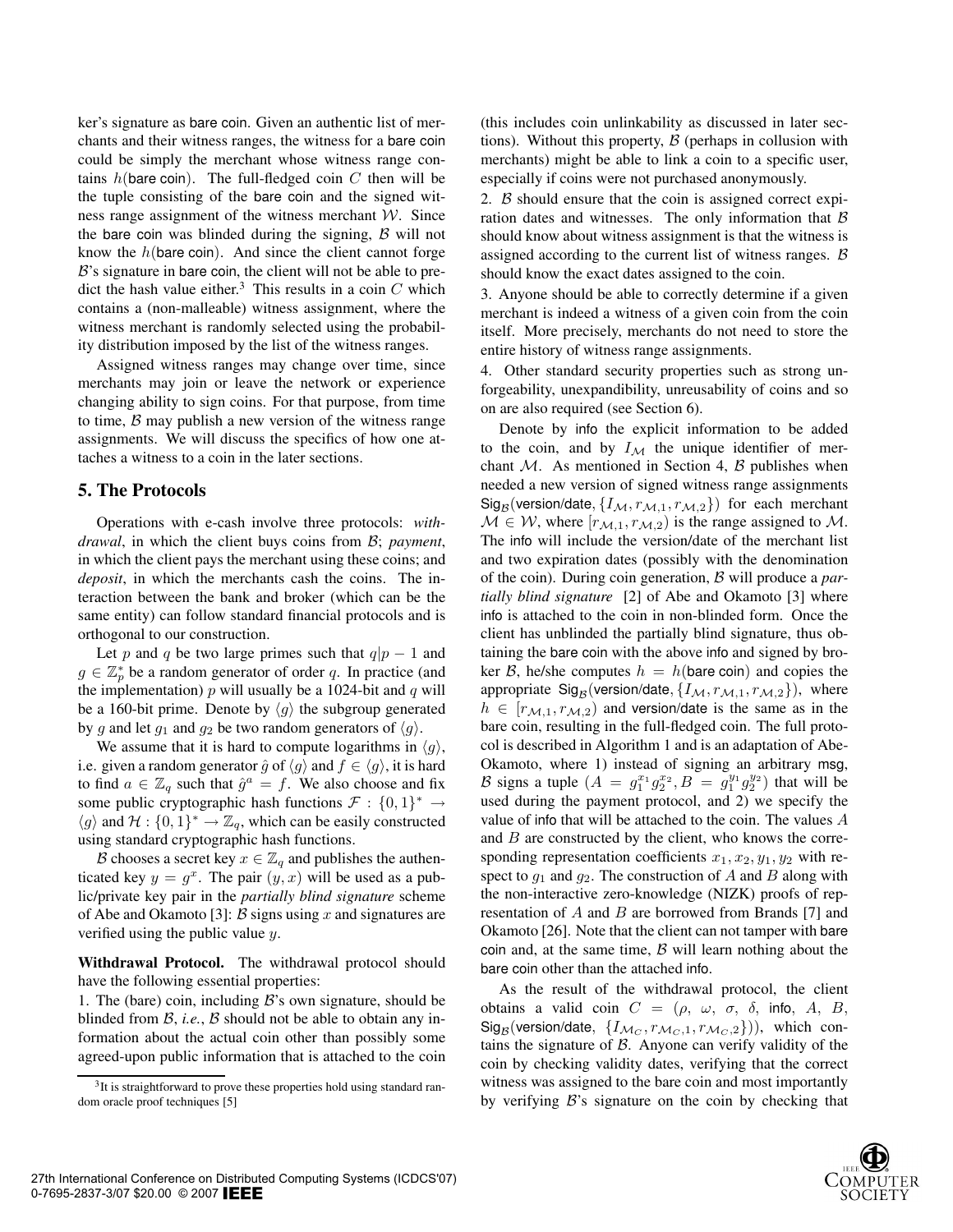#### Algorithm 1 Withdrawal Protocol

0. The client  $\mathcal C$  and  $\mathcal B$  agree on the denomination of the coin, the version of the merchant list that will be attached, and on the two expiration dates as explained before. The client pays for the coin using credit card, bank account or through other accepted alternatives. Client can buy several coins at a time (saving on communication cost), but the computation below have to be performed independently for each coin to ensure they are unlinkable.

**1.**  $B \rightarrow C : a = g^u$ ,  $b = g^s z^d$ 

B picks random  $u, s, d \in \mathbb{Z}_q$  and sends the constructed  $a, b$  to the client, where  $z = \mathcal{F}(\text{info}) \in \mathbb{Z}_p^*$ . The info contains the value of the coin, the version of merchant list, and two expiration dates.

2.  $C \rightarrow \mathcal{B} : e$ 

The client picks four random values  $t_i \in \mathbb{Z}_q$ ,  $i = 1, ..., 4$  and  $x_1, x_2, y_1, y_2 \in$  $\mathbb{Z}_q$ , and computes  $\alpha = ag^{t_1}y^{t_2}, \beta = bg^{\overline{t}_3}z^{t_4}, \epsilon = \mathcal{H}(\alpha||\beta||z||A||B)$  and  $e = \epsilon - t_2 - t_4 \mod q$ , where  $A = g_1^{x_1} g_2^{x_2}, B = g_1^{y_1} g_2^{y_2}$ . The value of  $e$  is sent to  $B$ .

3.  $\mathcal{B} \rightarrow \mathcal{C}$ :  $(r, c, s)$ 

B computes  $c = e - d \mod q$ ,  $r = u - cx \mod q$  and sends triple  $(r, c, s)$ to the client.

4. The client computes  $\rho = r + t_1 \mod q$ ,  $\omega = c + t_2$ mod q,  $\sigma = s + t_3 \mod q$ ,  $\delta = e - c + t_4 \mod q$ , and<br>checks equality  $\omega + \delta = \mathcal{H}(g^{\rho}y^{\omega}||g^{\sigma}z^{\delta}||z||A||B) \mod q$ .<br>Denote the bare coin =  $(\rho, \omega, \sigma, \delta, \text{info}, A, B)$ . The client attaches the Sig<sub>B</sub>(version/date, { $I_{M_C}, r_{M_C,1}, r_{M_C,2}$ }), where  $h(\text{bare coin}) \in [r_{M_C,1}, r_{M_C,2})$ , resulting in the unblinded coin  $C = (\rho, \omega, \sigma, \delta, \text{info}, A, B, \text{Sig}_B(\text{version/date}, \{I_{M_C}, r_{M_C,1}, r_{M_C,2})))$ .

 $\omega + \delta = \mathcal{H}(g^{\rho}\cdot y^{\omega}||g^{\sigma}\cdot \mathcal{F}(\mathsf{info})^{\delta}||\mathcal{F}(\mathsf{info})||A||B) \mod q.$ However, only the coin owner knows the representations of A and B with respect to the tuple  $(g_1, g_2)$ , which will be used in the payment protocol below. Note that  $\beta$  does not know which witness was assigned to the coin and the client cannot influence the choice of witness.

**Payment Protocol.** In the payment protocol, client  $C$  wants to pay for a service provided by merchant  $M$  using coin  $C$ . Prior to providing the service,  $M$  will have to determine if the coin has already been spent by contacting the witness of the coin  $\mathcal{M}_C$ . The protocol must ensure that:

1. If the coin has already been spent, the witness  $\mathcal{M}_C$  can provide an unforgeable proof. For more privacy, it is desirable that the proof does not reveal the identity of  $M$  where the coin was previously spent.

2. If  $M$  refuses to provide the service claiming that a coin is being double-spent,  $M$  will be able to convince a third party that the coin was already spent prior to the transaction.

3. Conflict resolution mechanisms such as optimistic fair exchange can be incorporated naturally. The payment transcript should be publicly verifiable and should not reveal secrets of the parties involved. In particular, anyone that sees the transcript should not be able to forge another payment transcript, or cash the coin.

Our payment protocol is similar to the original protocol of Brands. In particular, to pay with the coin, the client will need to provide a non-interactive zero-knowledge proof (NIZK) that it knows the representation of  $A$  and  $B$  with respect to the tuple  $(g_1, g_2)$  inside the coin. The proof will bind the payment transcript to the given merchant and time so that only that merchant will be able to cash the coin. Moreover, given two such payment transcripts, one can extract the secret values  $x_1, x_2$  (and  $y_1, y_2$ ) of the coin which

become the proof that the coin has been double-spent (see the security analysis section for more details). The full protocol is specified in Algorithm 2. Note that since the value d in Step 3 depends not only on the merchant and time but also on the unblinded coin, the client can not spend a coin without knowing the representation of A and B.

#### Algorithm 2 Payment Protocol

1.  $\mathcal{C} \to \mathcal{M}_C$ : coin\_hash = h( $\rho, \omega, \sigma, \delta$ , info, A, B) The client contacts the witness of the coin, trying to obtain the commitment that the witness will sign the payment transcript after the transaction. 2.  $\mathcal{M}_C \rightarrow \mathcal{C}$  :  $\mathsf{Sig}_{\mathcal{M}_C}(coin\_hash, h(v), t_e, \mathsf{commit})$ The coin witness provides a signed commitment that it will sign the payment transcript provided that a) the payment transcript (submitted later) will be valid, b)  $\mathcal{M}_C$  is actually the witness for the coin, c) the coin was not already spent before the commitment and d) transaction finishes before  $t_e.$  The value  $\boldsymbol{v}$  is either some random value (if the coin has not been spent so far), a "salted" payment transcript of this coin or tuple  $(x_1, x_2)$  or  $(y_1, y_2)$  (if the coin has already been spent). 3.  $C \rightarrow M$  : payment transcript =  $(C, r_1, r_2, I_M, date/time)$ ,  $\operatorname{\mathsf{Sig}}_{\mathcal{M}_C}(coin\_hash, h(v), t_e, \textsf{commit})$ The client sends to M the coin, and  $r_1 = x_1 + d \cdot y_1$ ,  $r_2 = x_2 + d \cdot y_2$ , where  $d = H_0(C, I_{\mathcal{M}}, date/time)$ . In addition, the commitment from  $\mathcal{M}_C$ is sent.  $M$  verifies the broker's signature on the coin (as specified in the discussion of withdrawal protocol), the correctness of witness assignment and the witness commitment. In addition, the equality  $A \cdot B^d = g_1^{r_1} g_2^{r_2}$  is checked. 4.  $\mathcal{M} \to \mathcal{M}_C$ : payment transcript  $=(C, r_1, r_2, I_{\mathcal{M}}, date/time)$ The payment transcript is sent to the witness (the commitment is sent only during conflict resolutions). If the coin is double-spent, the witness computes  $(x_1, x_2)$ and/or  $(y_1, y_2)$  and keeps only this value along with hash of the coin, dropping all transcripts. 5.  $\mathcal{M}_C \to \mathcal{M}$  : Sig $\overline{\mathcal{M}_C}$  (payment transcript), or  $(x_1,x_2)$  and/or  $(y_1,y_2)$ .

If the coin is double-spent, the witness sends  $(x_1, x_2)$  and/or  $(y_1, y_2)$ , refusing to sign. Otherwise, it provides the signature on the transcript. 6.  $\mathcal{M} \rightarrow \mathcal{C}$  : service, or  $(x_1, x_2)$  and/or  $(y_1, y_2)$ .

The client either obtains the service or is refused with the proof of double-spending.

Note that we shift part of the communication onto the client, which has to obtain a commitment from the witness. Thus, prior to a transaction, the client can be assured that the witness will sign the transcript. When a coin is doublespent, the witness does not release information on where the coin was spent before, while it still provides a publicly verifiable proof that the coin has been double-spent. In case of dispute, all transcripts can be given to a third party to decide on further action. In particular, fair exchange protocols may be incorporated into the transactions. Note that if race conditions exist such that the same coin has been spent at another merchant right after the witness has made the commitment, and therefore the witness was able to generate  $(x_1, x_2)$  and/or  $(y_1, y_2)$ , M may ask the witness to reveal the committed value  $v$ . If the value  $v$  does not contain  $(x_1, x_2)$  or  $(y_1, y_2)$  or a previous payment transcript, this is a proof that the witness violated the protocol. Finally, in case of problems, all communication transcripts can be submitted to a third party for resolution, which can decide who has violated the protocols.

**Deposit Protocol.** In the deposit protocol,  $M$  submits the payment transcript signed by the witness to  $B$ , who verifies the transcript and the witness' signature. Before crediting  $M$ 's account,  $\beta$  also checks if this coin has already been deposited: this is possible only if the same witness signed two transcripts for the same coin. In case the coin has al-

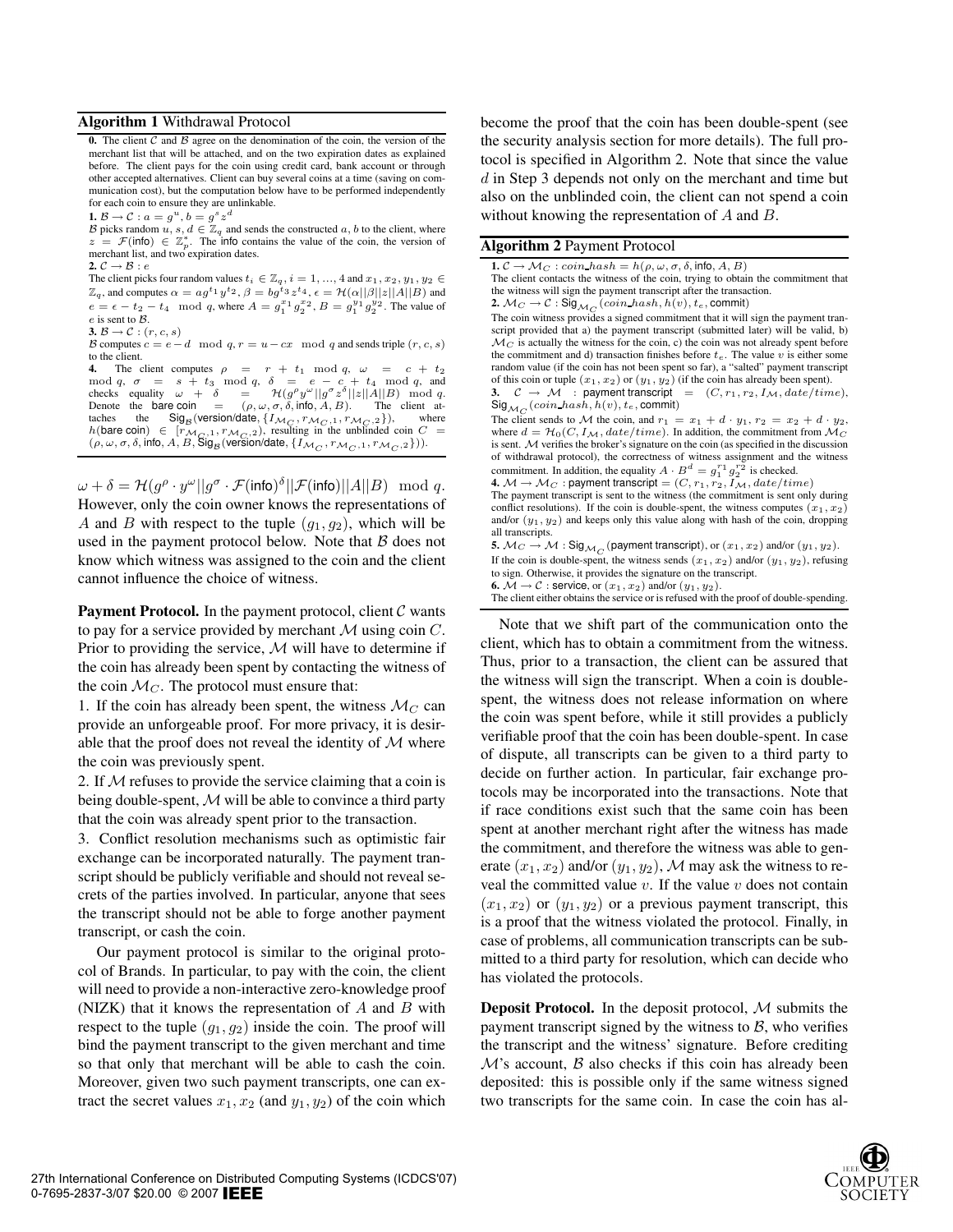ready been deposited, the witness will be charged for the transaction and  $M$  will be credited from the witness' deposit. The witness can be contacted with the proof (two signatures) that it incorrectly performed its duty, and additional administrative actions (beyond the scope of this paper) can be taken. The protocol is shown in Algorithm 3.

#### Algorithm 3 Deposit Protocol

**1.**  $M \rightarrow B$  : payment transcript, Sig<sub>M<sub>i</sub></sub> (payment transcript)

M sends to B the payment transcript signed by the witness, where payment transcript =  $(C, r_1, r_2, I_M, date/time)$  and the coin  $C =$  $(\rho, \omega, \sigma, \delta, \textsf{info}, A, B, \textsf{Sig}_\mathcal{B}(\textsf{version}/\textsf{date}, \{I_{\mathcal{M}_\mathcal{C}}, r_{\mathcal{M},1}, r_{\mathcal{M},2}\}))$ . B verifies its own signature on the coin, that the coin is still valid and cashable, and that the right witness signed the transcript. Next,  $B$  verifies the signature of the witness on the payment, computes d and checks the equality  $A \cdot B^d = g_1^{r_1} g_2^{r_2}$ . If at least one test fails, the  $B$  notifies  $M$  of the failure and the protocol ends here.<br>
2  $B$  searches its database to determine if the hare coin  $\beta$  searches its database to determine if the bare coin =  $(\rho, \omega, \sigma, \delta, \text{info}, A, B)$  has previously been deposited. Two cases are possible:

2-a. The coin has *not* been deposited before. In this case, the broker stores the payment transcript along with witness' signature until the coin's second expiration date. M is credited for the amount of the coin.

2-b.  $\beta$  finds another deposit of the same coin. In this case, the merchant  $\mathcal M$  is still credit for the coin amount, but now it is done from the security deposit of the coin's witness  $\mathcal{M}_C$ . The  $\mathcal{M}_C$  is notified appropriately with the proof consisting of two  $\mathcal{M}_{\mathcal{C}}$ 's signatures on the same coin.

Coin Renewal. Each coin has two expiration dates to allow clients to renew unused or unusable coins. After the first date, the coin will no longer be cashable and after the second one it becomes completely void. The coin renewal protocol is described in Algorithm 4. In this protocol, the client submits a coin, which is past the first expiration date but not the second, along with a proof that it knows the representation of A and B inside the coin with respect to  $q_1$  and  $g_2$ . Then B searches its database to find out if the coin has already been cashed or renewed and, if it was, extracts and provides the value of  $(x_1, x_2)$  and/or  $(y_1, y_2)$  and refuses to renew. Otherwise, the client obtains a new coin similarly to the withdrawal protocol. The protocol is the same as withdrawal with piggy-backed coin verification and can be done when a client buys new coins.

#### 6. Security

A good review of security requirements for anonymous off-line e-cash systems is given in [35]. However, our requirements slightly differ since our double-spending detection is real-time and coin owners are fully untraceable.

The security of our e-cash system depends on the security of two core components: 1) security of the partially blind signature and 2) security of the representation proof in groups of prime order. We first remark that the partially blind signature of Abe-Okamoto [3] is *strongly unforgeable* which means that the bare coin obtained during withdrawal protocol cannot be altered by the client without invalidating the signature. From the partial blindness of the signature, it follows that the only property about the bare coin that  $\beta$ learns is the info attached to it: in particular, given two unblinded coins with the same info,  $\beta$  cannot decide which coin belongs to which instance of withdrawal.

#### Algorithm 4 Coin Renewal Protocol

0. The client  $\mathcal C$  and  $\mathcal B$  agree on the version of the merchant list that will be attached. the value of the new coin, and on the two expiration dates that will be attached to the new coin.

**1.**  $B \to C$ :  $a = g^u$ ,  $b = g^s z^d$ <br>B picks random  $u$ ,  $s$ ,  $d \in \mathbb{Z}_q$  and sends the constructed  $a$ ,  $b$  to the client, where  $z = \mathcal{F}$ (info). The info contains the value of the coin, the version of merchant list,

and two expiration dates.<br>2.  $C \rightarrow B : e, C^*, r_1^*, r_2^*$ .

The client picks four random values  $t_i \in \mathbb{Z}_q$ ,  $i = 1, ..., 4$  and  $x_1, x_2, y_1, y_2 \in$  $\mathbb{Z}_q$ , and computes  $\alpha = ag^{t_1}y^{t_2}, \beta = bg^{t_3}z^{t_4}, \epsilon = \mathcal{H}(\alpha||\beta||z||A||B)$ and  $e = \epsilon - t_2 - t_4 \mod q$ . The client sends e, the old bare coin  $C^* = (p^*, \omega^*, \sigma^*, \delta^*, \text{info}^*, A^*, B^*)$  (to be renewed) and the proof of knowledge of representation of  $A^*$  and  $B^*$  for  $C^*$ , consisting of  $r_1^*$  and  $r_2^*$ constructed as in the payment protocol).

3.  $\mathcal{B} \to \mathcal{C}$ :  $(r, c, s)$  or  $(x_1^*, x_2^*)$  and/or  $(y_1^*, y_2^*)$ .

B verifies the correctness of C<sup>\*</sup>, computes  $d^*$  and checks that  $A^* \cdot B^{*d^*} =$ 

 $g_1^{r_1^*} g_2^{r_2^*}$  holds. B searches if the coin has been deposited by a merchant or has already been renewed: in this case, B can compute  $(x_1^*, x_2^*)$  and  $(y_1^*, y_2^*)$  corresponding to  $C^*$  and return them to the client with the refusal to renew. Otherwise,  $\overrightarrow{B}$  computes  $c = e - d \mod q$  and  $r = u - cs \mod q$ , and returns them to the client along with s. The renewal transcript is stored until the  $C^*$ 's full expiration.

**4.** The client computes  $\rho = r + t_1 \mod q$ ,  $\omega = c + t_2 \mod q$ ,  $\sigma = s + t_3 \mod q$ ,  $\delta = e - c + t_4 \mod q$ , and checks equality  $\omega + \delta = \mathcal{H}(g^{\rho}y^{\omega}||g^{\sigma}z^{\delta}||z||A||B) \mod q$ . Denote bare coin =  $(\rho, \omega, \sigma, \delta, \text{info}, A, B)$ . The client attaches the  $\text{Sig}_\mathcal{B}(\text{version}/\text{date}, \{I_{\mathcal{M}_C}, r_{\mathcal{M},1}, r_{\mathcal{M},2}\}),$  where h(bare coin)  $\in$   $[r_{\mathcal{M}_C,1}, r_{\mathcal{M}_C,2})$ , resulting in the unblinded coin  $C = (\rho, \omega, \sigma, \delta, \text{info}, A, B, \text{Sig}_B(\text{version}/\text{date}, \{I_{\mathcal{M}_C}, r_{\mathcal{M}_C,1}, r_{\mathcal{M}_C,2}\}))$ .

Security of the NIZK proof used in the payment protocol is important as it proves ownership of the coin. During withdrawal, the client chooses random  $x_1, x_2, y_1, y_2$  and constructs  $A = g_1^{x_1} g_2^{x_2}, B = g_1^{y_1} g_2^{y_2}$ : the values of A and B become part of the bare coin and thus can not be altered. The tuples  $(x_1, x_2)$  and  $(y_1, y_2)$  are called *representations of* A and B with respect to generators  $q_1$ ,  $q_2$ . Finding a second representation of A given one representation, or finding any representation given a random A are both provably equivalent to computing discrete logarithms in  $\langle g \rangle$  [7] and thus assumed to be hard problems. Thus if the client knows a representation of  $A(B)$  then we can conclude that 1) the client (perhaps by proxy) actually constructed the coin, and 2) the client knows no other representation of  $A(B)$ .

The NIZK proof has the following security properties [6, 26]: 1) a client can successfully provide the NIZK proof if and only if he/she knows representations of A and  $B$ ; 2) if the client submits two successful NIZK proofs with respect to the same coin, then we can extract the representations of A and B from the proofs themselves.<sup>4</sup> Consequently, we can make the following conclusions: 1) only the coin owner can successfully make a payment; 2) seeing a payment transcript does not allow one to generate another payment transcript; 3) if the coin owner double-spends, the representation of  $A$  and/or  $B$  can be extracted which serves as a definitive proof of double-spending.

<sup>&</sup>lt;sup>4</sup>If we have  $r_1, r_2, r'_1, r'_2, d \neq d'$  such that  $A \cdot B^d = g_1^{r_1} g_2^{r_2}$  and  $A \cdot$  $B^{d'} = g_1^{r'_1} g_2^{r'_2}$ , then we obtain  $B = g_1^{(r'_1 - r_1)/(d' - d)} g_2^{(r'_2 - r_2)/(d' - d)}$ <br>and thus the tuple  $((r'_1 - r_1)/(d' - d), (r'_2 - r_2)/(d' - d))$  is a representation of B. Then a representation of A can be easily obtained from  $A \cdot B^d = g_1^{r_1} g_2^{r_2}$  and knowledge of  $d, r_1, r_2$ .

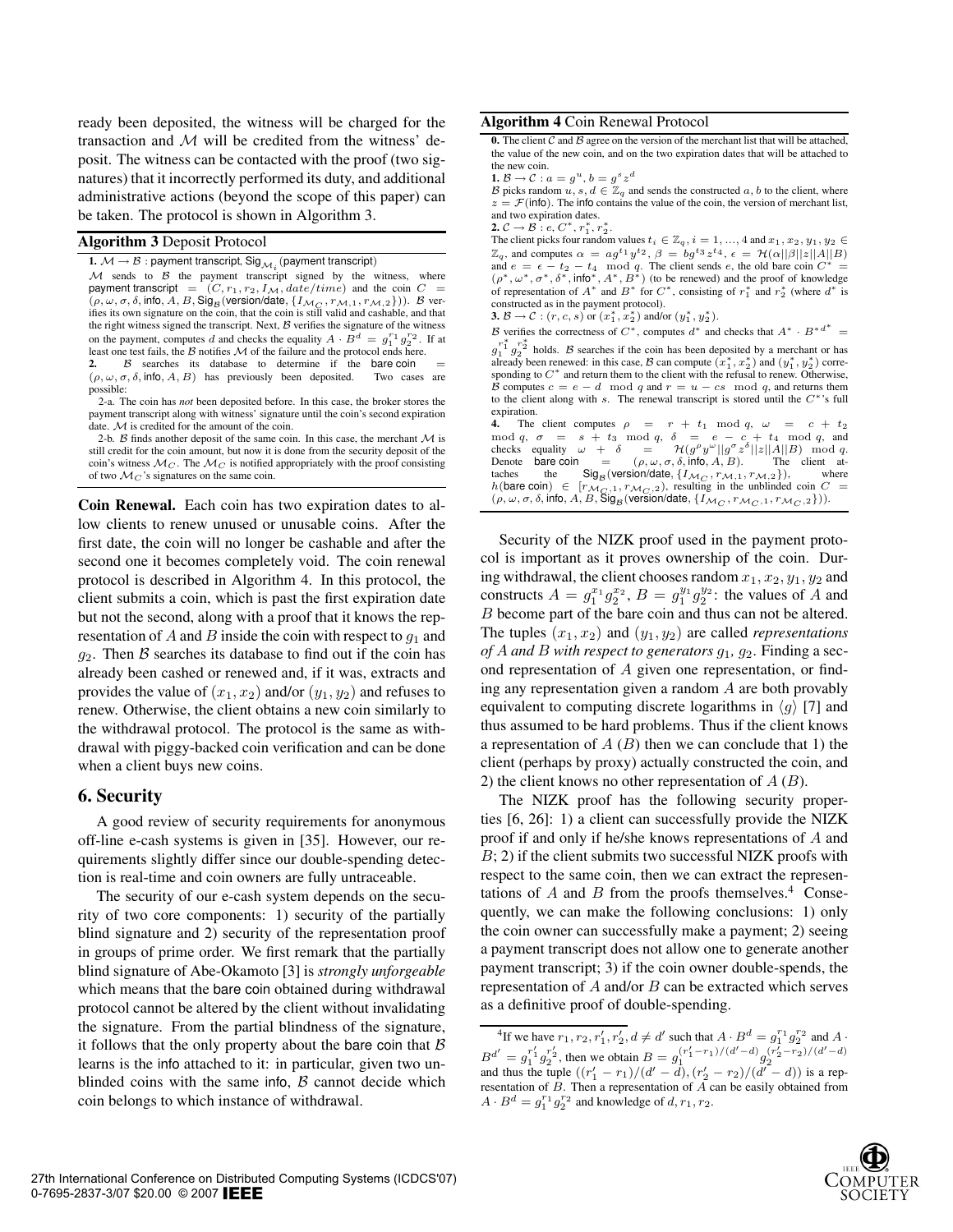On the security of the present scheme, let us first make several basic conclusions based on the previous observations. We note that the bare coin obtained during the withdrawal is non-malleable and contains the version of the list of witness range assignments, so (provided the broker is correct) only one witness can be attached to the coin. Consequently, *the full-fledged coin is non-malleable* as well. Secondly, the bare coin is strongly unforgeable which implies the *unexpandibility* of the coins, i.e., given N coins generated in a valid manner, the attacker should not be able to create  $N + 1$  coins.<sup>5</sup> Thirdly, the e-cash scheme satisfies the *unreusability property*, i.e., a coin with an honest witness can be used no more than once at the merchants in the network. Indeed, the coin is non-malleable (including the witness assignment) and can be spent only if the same witness signs different transcripts for this coin. Unless the witness merchant is faulty, the second transcript will allow extraction of a representation of A which can be done only if the coin has been double-spent. In the end, the non-faulty merchant will refuse to sign the second transcript with a definitive proof of double-spending and the coin will be refused. If the witness is faulty and signs two payment transcripts for the same coin, the merchants will still be paid by  $\beta$  at the expense of the witness. Fourthly, the NIZK ensures that only the coin owner can successfully make a payment to a merchant, resulting in non-malleable payment transcripts.

Now let us see why a coin cannot be traced back to its owner. First, as was mentioned above, when the client spends the coin at  $M$  and  $B$  sees the payment transcript,  $B$ will not be able to tell which client bought this coin among all clients who bought coins with the same info. However, this property is not enough for anonymity if the client buys several coins at a time. More precisely, it is conceivable that the broker could in some way skew the protocol so that two coins withdrawn at the same time may be linkable; in this scenario a broker who cooperates with one merchant may be able to trace a coin spent at another merchant.

To show that such attacks are virtually impossible, or equivalently prove the *unlinkability* property of our e-cash scheme, consider two honest clients  $C_1$  and  $C_2$  who engage with  $\beta$  in withdrawal protocols with the same info such that the first client generates two unblinded coins  $C_1$ ,  $C_2$ , and the second client obtains the unblinded coin  $C_3$ . Now, suppose that the clients give the coins (and all the secret information) to the challenger who plays the following game with the adversarial broker:

– The challenger gives  $C_1$ , along with all associated secret information, to B. B knows this coin was generated by  $C_1$ .

– The challenger at random  $i \in \{2, 3\}$  and then gives  $C_i$ to  $\beta$  along with secret information about the coin.

 $-B$  guesses i and wins if its answer is correct.

If  $\beta$  can somehow link  $C_1$  and  $C_2$  together, then it will be able to win with probability non-negligibly better than simple guessing. More precisely, let us say that the e-cash provides *coin unlinkability* if in the above game the adversary cannot guess correctly with probability  $1/2 + \delta$  for non-negligible  $\delta > 0$ . Coin unlinkability in this sense is essentially a direct consequence of the blindness property. Indeed, according to the blindness property of the coins, given  $C_2$  and  $C_3$  in a random order (together with the secret information about the coins),  $\beta$  will not be able to decide which coin is  $C_2$  and which one is  $C_3$  other than with negligible advantage. This readily implies coin unlinkability.

Besides the above security properties, in case of a conflict, all transcripts and commitments can be given to a trusted third party for arbitration. It is a routine exercise to verify that the third party will be able to effectively determine the violator of the protocols, and is left to the reader.

### 7. Efficiency and Implementability

Implementation. Our implementation consists of four components, totalling approximately 1200 lines of code (LOC): a broker server (158 LOC), merchant server (158 LOC), witness server (294 LOC), and client (258 LOC). The witness and merchant servers are designed to be run at the same time on the same physical hardware, but not in the same memory space (for increased security).

We chose the Python scripting language to implement all four components due to Python's ease in handling web services and distributed applications, as well as the availability of unbounded-width integers and easy-to-use cryptographic libraries. The broker, merchant, and witness components are implemented as stand-alone web service providers, but can easily be changed into drop-in modules for existing web servers (such as Java application servers or Apache).

We use a (mostly) stateless transaction design for our web servers, based largely on REST principles [16]. We keep minimal session state at broker, merchant, and witness, and rely on the client to transmit all state information when requesting transactions. For state information that was originally generated by someone other than the client, the transaction request contains a signature on the externally-generated information to prevent modification by the client/intermediary. All state is encoded as universal resource identifiers (URIs) and transferred along with the transaction request. This design trades implementation simplicity for increased communication overhead, as state must be transferred repeatedly throughout a single logical transaction (a logical transaction may include multiple communication sessions between several servers). If state needs to be kept secret, an encrypted, timestamped, and signed blob



<sup>&</sup>lt;sup>5</sup>Indeed, consider the game in which a client attempts to generate, for info of his choice, more valid signatures than it requested from the signing oracle for this value of info. According to Abe-Okamoto, the client has only a negligible advantage in this game, provided that the number of requested signatures for any fixed info is polynomial in the logarithm of the security parameter. This readily implies the *unexpandibility* property of e-cash.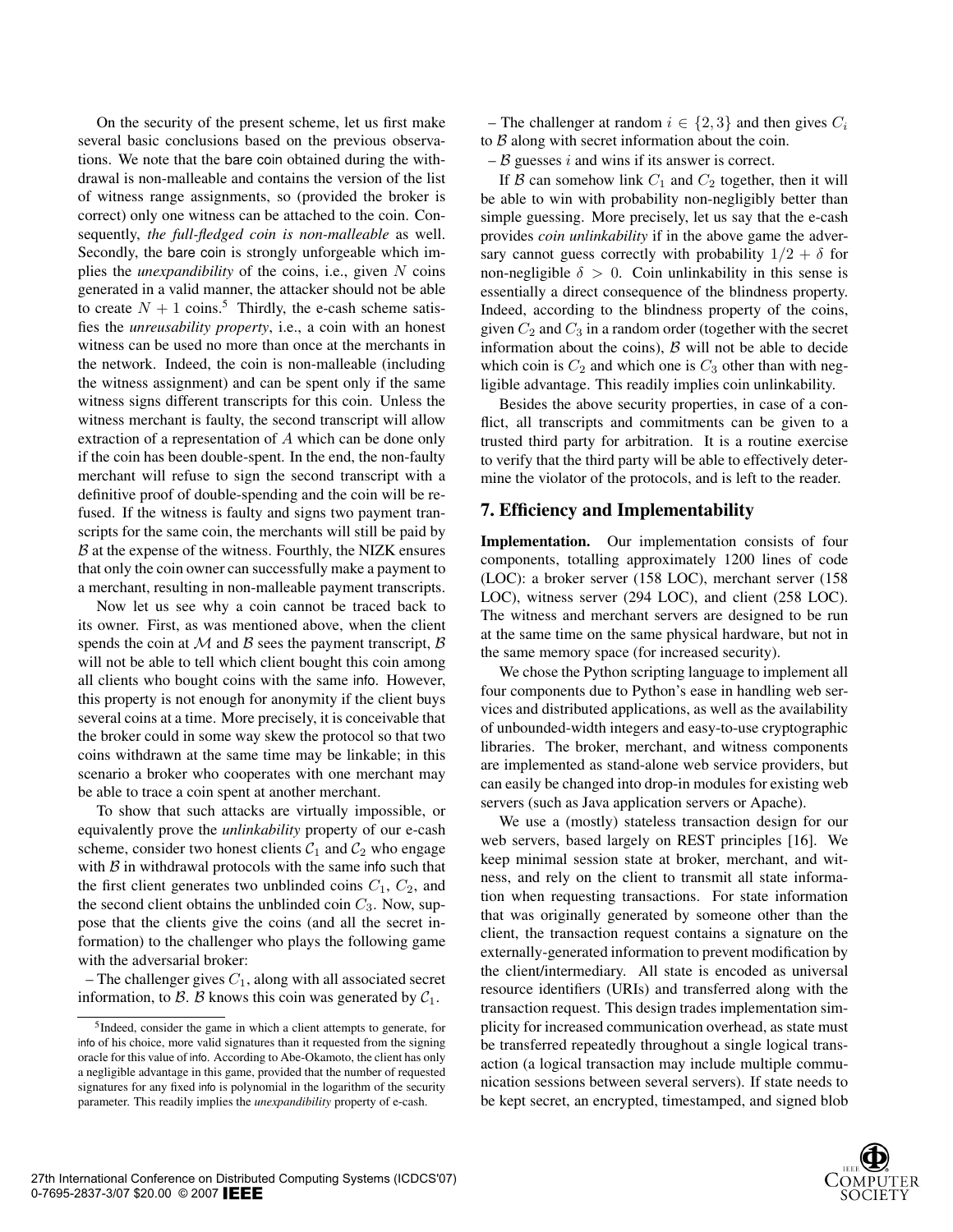can be transmitted as a state identifier. Alternatively, the system could keep state and use transaction identifiers.

|                |               | Random | Mod. exp. | Hash | Sig. | Sig. ver. |
|----------------|---------------|--------|-----------|------|------|-----------|
| Withdraw       | Client        |        |           |      |      |           |
|                | <b>Broker</b> |        |           |      |      |           |
| Commit         | Client        |        |           |      |      |           |
|                | Witness       |        |           |      |      |           |
| <b>Payment</b> | Merchant      |        | 10        |      |      |           |
|                | Witness       |        |           |      |      |           |

**Table 1.** Number of cryptographic operations

Complexity analysis. Since we are using URL-encoded data transfer, all state information is encoded as text when transferred over the network. This imposes higher communication overhead than binary file transfer, but compression and/or base64 data encoding can be used if greater communication efficiency is required. Furthermore, there is a trade-off between how much state is kept by the servers and how much information has to be transferred for each request. For ease of implementation we chose to keep as little state is possible at broker and merchant/witness servers, but we can decrease communication overhead at the cost of more complicated server logic by offloading more state off the client onto the servers.

The number of cryptographic operations for each protocol is listed in table 1. To obtain a coin from the broker, the client initiates the withdrawal protocol. However, before the resulting coin is spendable, the client must get a commitment from the witness(es) assigned to that coin. The entire withdrawal protocol, including obtaining a witness commitment from one witness, requires 6 rounds of message exchange (4 for withdrawal and 2 for commitment).

The payment protocol is computationally very simple. For the witness, the number of operations shown is the worst-case scenario, in which the witness needs to perform extraction of the coin secret. This happens only in the case of double-spending; otherwise no witness computation is required. Payment requires 6 rounds of message exchange.

The renewal protocol is almost identical to the withdrawal protocol, except the client needs to do 5 additional modular exponentiations (for a total of 8). As in withdrawal, this requires 4 rounds of message exchange.

For the deposit protocol, the merchant does no computation, and the broker does two modular exponentiationsand a verification of the coin, including witness assignment and signatures. The deposit protocol is one-sided, only requiring the merchant to send one message to the broker.

Experimental results. To determine the viability of our protocol for real-world deployment, we measured the time and bandwidth for our payment protocol, and compared the results to the time required to download and render the advertisements on a popular Internet website.

To determine the overall performance of the payment protocol, we simulated 100 runs of the protocol using three

**Table 2.** Wall-clock runtime and bandwidth for payment protocol over 100 trials

|          | Client total time | Client<br>bytes<br>transmitted |
|----------|-------------------|--------------------------------|
| Average  | 1789ms            | 1.6KB                          |
| St. dev. | 324ms             | 1.3B                           |

randomly selected PlanetLab nodes in diverse geographic locations across the United States.<sup>6</sup> The results of these trials can be found in table 2. The average time over 100 runs to complete the payment protocol, including contacting the witness, was 1.8s. We note that this is a worst-case figure, as the client can obtain a witness commitment on the coin at any time between when the coin is withdrawn from the broker, and the time the coin is spent; several optimizations could further reduce the computation time as well.<sup>7</sup>

For comparison purposes, an informal survey of a popular ad-supported web site<sup>8</sup> shows that it serves up 37.13KB in two ad images and associated links for the main page. The total transfer overhead for the client in our protocol is around 1.6KB, with merchant and witness overheads on the order of 4KB. So, our protocol is more efficient than advertisement image-based payment from a network utilization standpoint. Using the same web site, we performed a number of load and render timing tests, and found that it takes on average 0.9 seconds to fetch the website and render a textonly version, ignoring images and scripts. Since we do not load images nor process scripts (which may load additional images or content), this represents the low end estimate, but gives a good benchmark as to what end-users may expect in terms of web page load times.

We can conclude that our protocol is viable in real-world commercial environments with Internet-like communication latencies. Communication overhead itself (the amount of data transferred) can be reduced using known compression techniques, by increasing statefulness of all parties, or a combination of both.

## 8. Conclusion and Future Work

In this paper, we have proposed a framework for anonymous electronic cash that prevents double-spending without an online trusted authority or special-purpose hardware. Our scheme leverages the power of peer-to-peer systems to provably and efficiently prevent double-spending while retaining conceptual simplicity. Conceptually, the scheme replaces trusted hardware observers as in Brands' protocol with a large group of mostly trustworthy hosts. We have demonstrated the simplicity of our approach with a prototype implementation, and reported on experiments that confirm its efficiency. Our experimental results and sim-



 $6$ The client and broker were located in Wisconsin, the witness in California, and the merchant in Massachusetts.

 $7$ The primary source of overhead is in Python's native bignum and crypto libraries, e.g. the average wall-clock time for an RSA signature is 250ms, compared to 4.8ms using OpenSSL.

<sup>8</sup>CNN.com